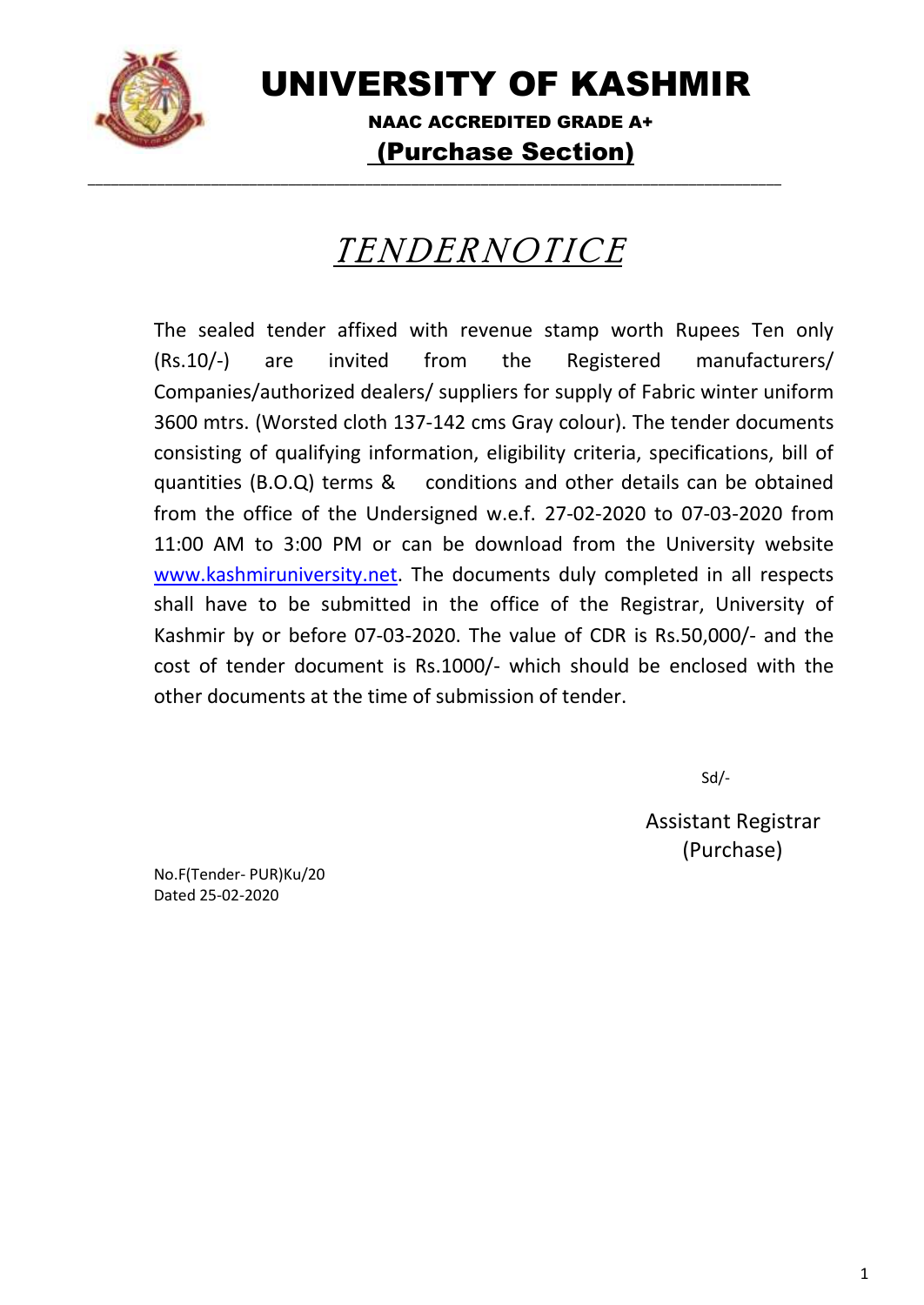### **Annexure-A**

| S.No | <b>Item required</b>          | <b>Specification</b>                      | Quantity                                 |
|------|-------------------------------|-------------------------------------------|------------------------------------------|
| 01   | Fabric<br>(Winter<br>Uniform) | Worsted cloth 137-142 Cms.<br>Gray Colour | 1200 Suits (Each<br>suite of three mtrs. |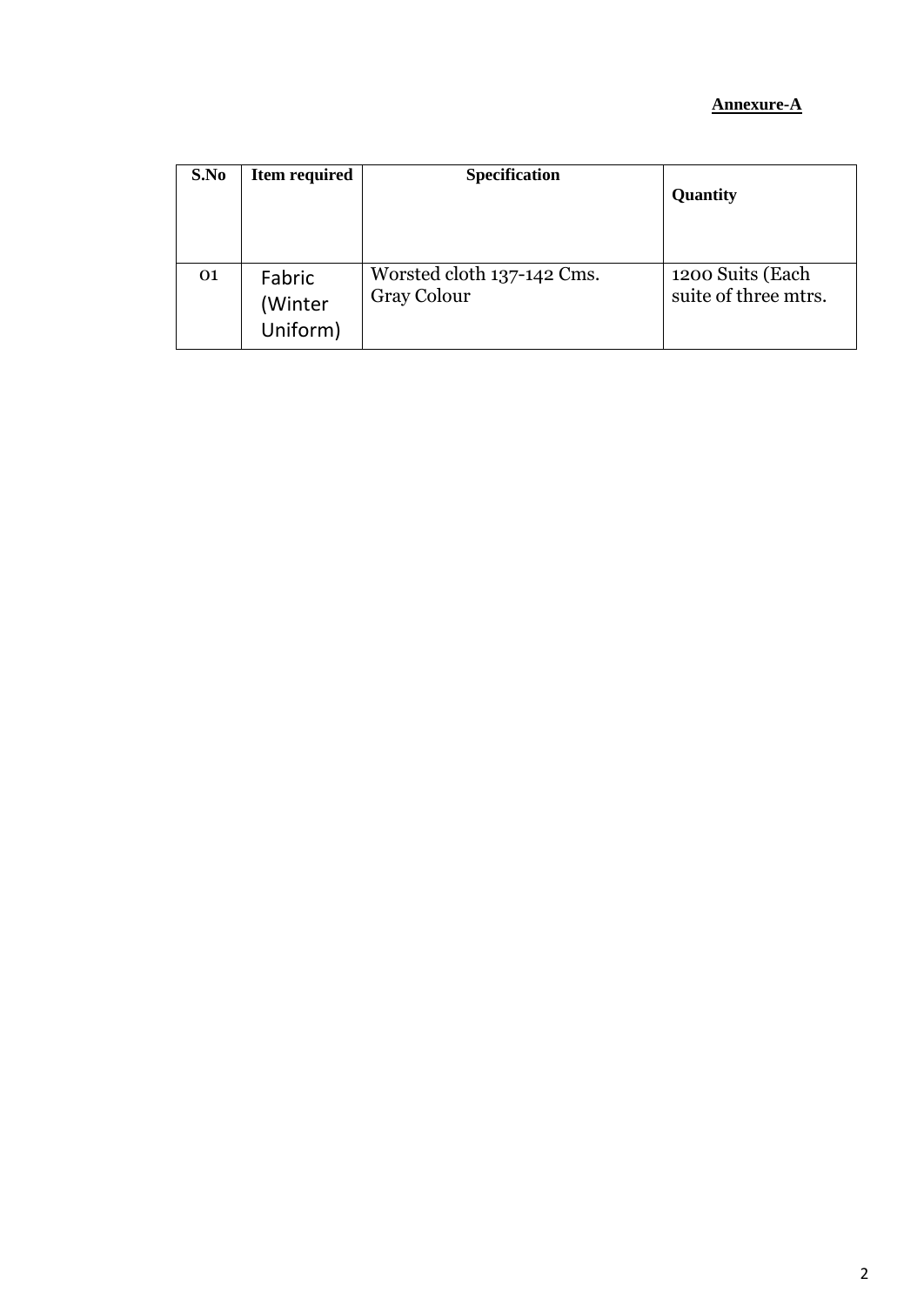### **General Terms & Conditions**

### **Name of Work:** Fabric

#### **1. Eligibility For Work:**

- (a) The bidder shall be registered company/firm (Proprietorship or authorized dealer/supplier),
- (b) The bidder shall have valid trade license for sale/ supply of the items in question,
- (c) The bidder shall have updated GST registration certificate,
- (d) The bidder should not have been black listed by any Govt./Semi Govt./Private Institution. A self certificate in this regard shall be enclosed,
- (e) The bidder shall be free from any encumbrance and there shall not be any vigilance case/ CBI case/ Court Case pending against him. A self certificate in this regard shall be enclosed,
- (f) The firm should be registered with the Sales Tax and other required statutory registrations as are mandatory,
- 2. Firm must have PAN card &Tin No.

### **2. Instruction for Tenderer:-**

A) **Submission of Bid:-** The tenderer is required to submit the tender in the form as defined below:-

**Technical Bid**: Technical Bid shall have the following documents/certificates attached to it:

- (a) EMD in the form of fixed cash deposit receipt (CDR) drawn in favour of Registrar, University of Kashmir, Hazratbal, Srinagar, J&K.
- (b) Experience certificates, award letters and performance certificates (if any) of last three years issued by officers of the State/Central Government be attached with the technical bid.
- (c) The firm participating in the tender must have PAN No., GST registration certificate. The documentary proof of firm having PAN No., Registration Certificate, updated GST registration certificate be attached with the technical bid.
- (d) Last one year turnover statement of the firm be enclosed with the Technical Bid.
- **(e) Firm has to provide the sample of the item at the time of submission of tender, the sample be handed over in the Purchase Section of the University by or before the due date for submitting of Technical bids.**

**Financial Bid**: Financial Bid will be accepted in Hard copy. The price quoted shall be inclusive of all taxes, charges, GST etc. The price quoted shall include delivery of items at Main campus of University of Kashmir, Hazratbal, Srinagar.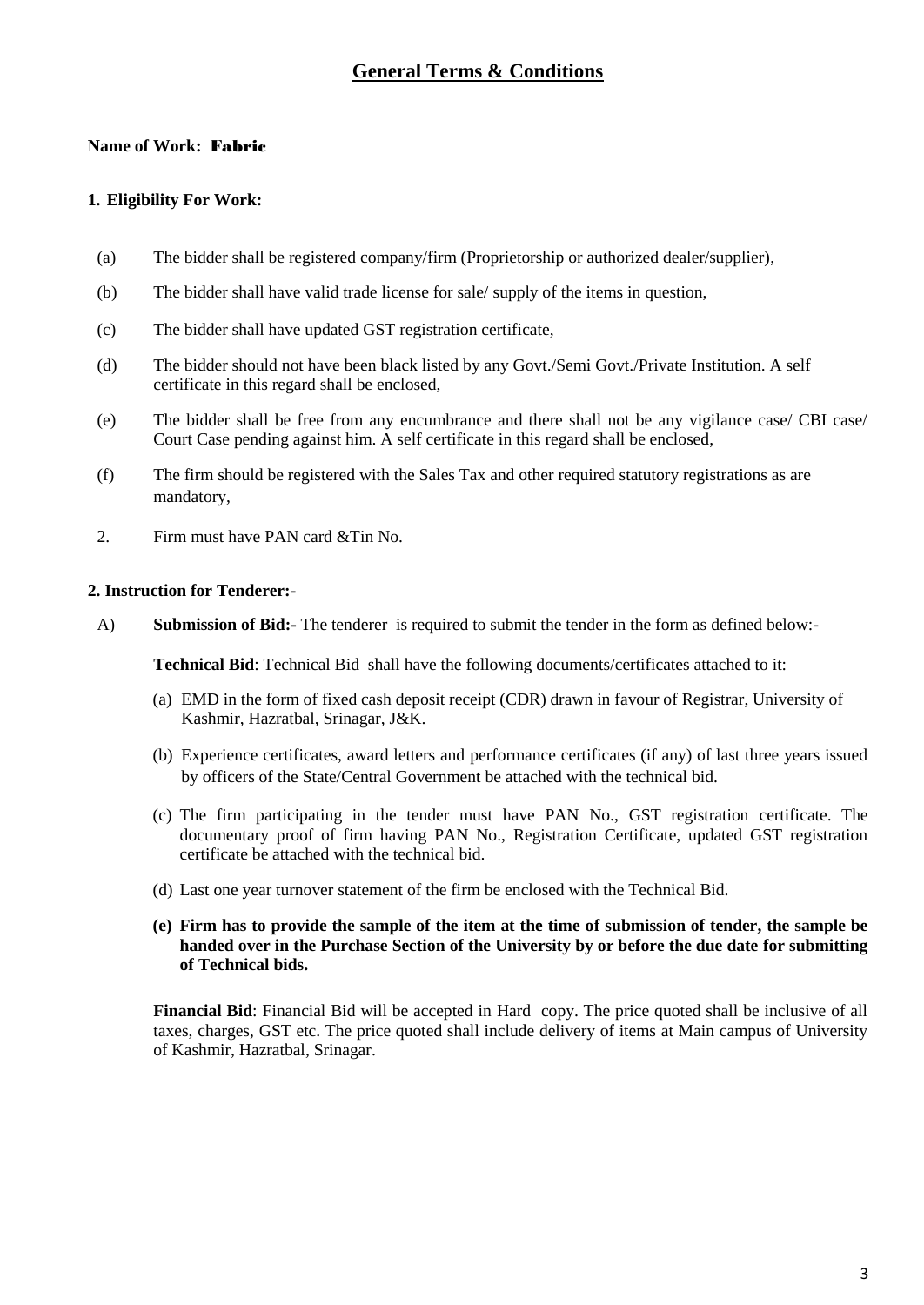The technical bid sealed in an envelope shall carry the signature of the authorized person, name and address of the tenderer/firm and kept in a long envelope super-scribed "**Tender for Supply of Fabric** on the top of the envelope as well as name and address of sender/firm on the bottom of envelope. The sealed envelope containing the Technical bid addressed to Registrar, University of Kashmir must reach his office by or before the last date as mentioned in the tender notice.

- B) All entries in the Tender shall be legible and filled properly. Any over writing or cutting which is unavoidable shall be signed by the authorized signatory.
- C) Tender incomplete in any form will be rejected out rightly. Conditional Tenders will not be accepted.
- D) No Tenderer will be allowed to withdraw the Bid after submission of the tender within the bid validity period, otherwise the EMD submitted by the tendering firm would stand forfeited.
- E) Each page of the technical must be signed by the authorized representative. The financial bid  $&$  technical bid received without the signature of authorized person/representative will **not** be entertained and will be rejected summarily.
- F) The rates quoted in financial bid shall be in Indian currency and must be mentioned both in words as well as in figures.
- G) Dispute, if any arising out of the supply shall be subject to the jurisdiction of Srinagar Courts only.
- H) No advance payment shall be made.

### **I) Opening of Bid:**

- (a) The Technical Bids will be opened in the office of the Registrar, University of Kashmir, Srinagar. The tenderer or their authorized representatives, who may wish so, can present themselves at the time of opening of technical bid. The date of opening of Technical Bid will be as per specified schedule at page No.1.
- (b) The Technical bid will be evaluated by a Committee and will shortlist the eligible technically qualified bidder as per terms & conditions of tender document. The tenderer or their authorized representatives, who may wish so, can present themselves at the time of opening of Financial bid. The date of opening of Financial Bid will be notified separately.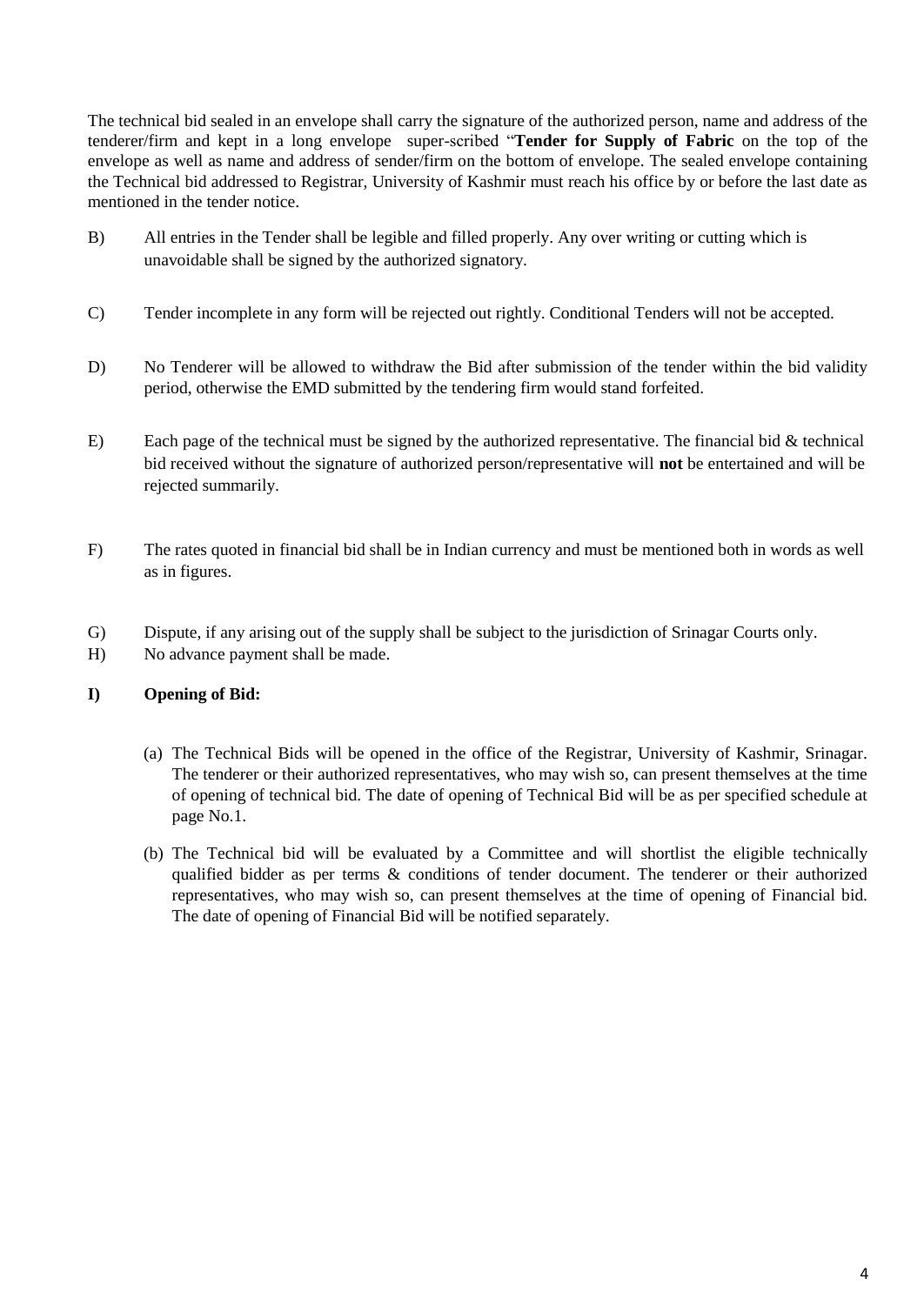- J) **Right of Acceptance/Rejection:-** The Vice Chancellor, University of Kashmir, Srinagar reserves the right to reject all or any tender in whole, or in part, without assigning any reason thereof.
- K) **Validity of tender:-** The rate quoted in the financial bid for same quality and specification shall be valid for **One Year** from the date of issuance of rate contract which is extendable for further period of one year on the same rates, terms and conditions with mutual consent of both the parties. The warranty period (if applicable) of the item shall be the period defined by the tenderer which shall commence from the date of supply/installation of the item.
- L) **Acceptance of Bid:-** The successful bidder shall give its acceptance within two days from the date of finalization of tender  $\&$  is required to enter into an agreement with University of Kashmir. In case, successful bidder fails to give acceptance within stipulated time, the award of contract will be deemed to be cancelled and EMD amount will be forfeited**.**

### **M) Signing of Tender:-**

- (a) The tender is liable to be rejected if complete information is not given therein or if the particulars are not clearly mentioned.
- (b) Individuals signing tender or other documents connected with the contract must specify:
- (i) Whether signing as a Sole Proprietor of the firm or his Attorney?
- (ii) Whether signing as a Registered Active Partner of the firm or his Attorney?
- (iii) Whether signing as authorized dealer.

#### **N) DELIVERY TERMS:**

- **(a) Time and date of delivery:** The essence of contract: The time for and the date of delivery of the stores/date of execution of work shall be deemed to be the essence of contract and delivery/execution must be completed not later than the date(s) specified in the supply order, which is usually 10 days from the date of issuance of work/supply order. The delivery of the stores/execution of work/providing the services etc. are required within a period as specified in the purchase order and at the place mentioned therein. However, the time allowed for execution of order shall be governed by the stipulated time mentioned on the purchase order.
- **(b)** The tenderer shall deliver the stores/execute the work at the destination/space defined in the purchase/supply order.
- **(c)** When a purchase/supply order is placed to the successful tenderer, he shall have to acknowledge the receipt of the said order within **one day** from the date of issue.
- **(d)** In case the University of Kashmir does not receive supply of the item(s) by due date, the supply order shall stand **CANCELLED**, unless extension is sought and granted by the competent authority for the late supply.
- **(e)** The University is not responsible for any loss to the tenderer which may occur due to natural calamity like earth quake, fire, flood etc. and/or due to strikes.
- (f) The quantity of items mentioned in the tender notice is tentative. However, the quantity may vary as per actual requirement and the purchases will be made on need basis.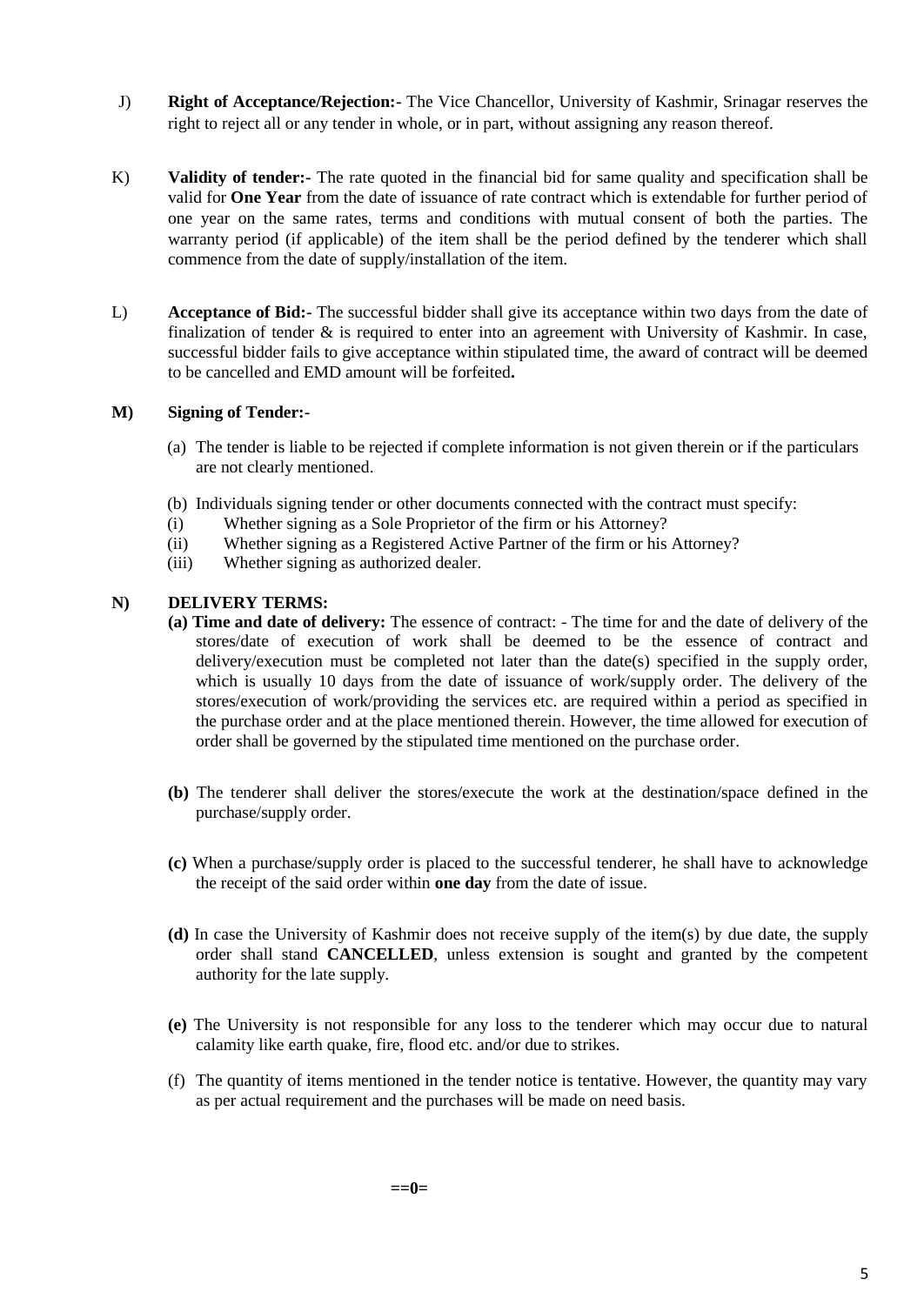### **(i) Terms & Conditions For Supply of Fabric**

- 1. The tender shall be accompanied with CDR of Rupees Fifty thousand Only (Rs 50,000).
- 2. The Tenderer should have the experience in the given trade. The tenderer should have successfully executed minimum of 3 orders for Fabric supply of which two orders shall be equal or above Rs 5.00 lacs (Five Lacs) during past one year, proof of which in the shape of orders (duly self attested) shall also be attached with the Technical Bid. Reports from the departments to whom supply was made by the supplier during last three (3) years shall be enclosed necessarily.
- 3. The rates inclusive of all Taxes/Charges GST etc should be quoted for University Campus, Hazratbal, Srinagar, North and South Campus in words & figures without corrections.
- 4. The Supply shall have to be completed within 10 days from the date of placement of supply order.
- 5. In case of any deviation/default on the supplier, in terms of failure to supply the specified quality & quantity within the prescribed time, the University shall invoke the penalty clause, forfeit CDR, and arrange supplies from other Tenderer (s).
- 6. The University shall be at liberty to negotiate with the supplier through Central Purchase Committee with one or more Tenderers for timely receipts of suppliers.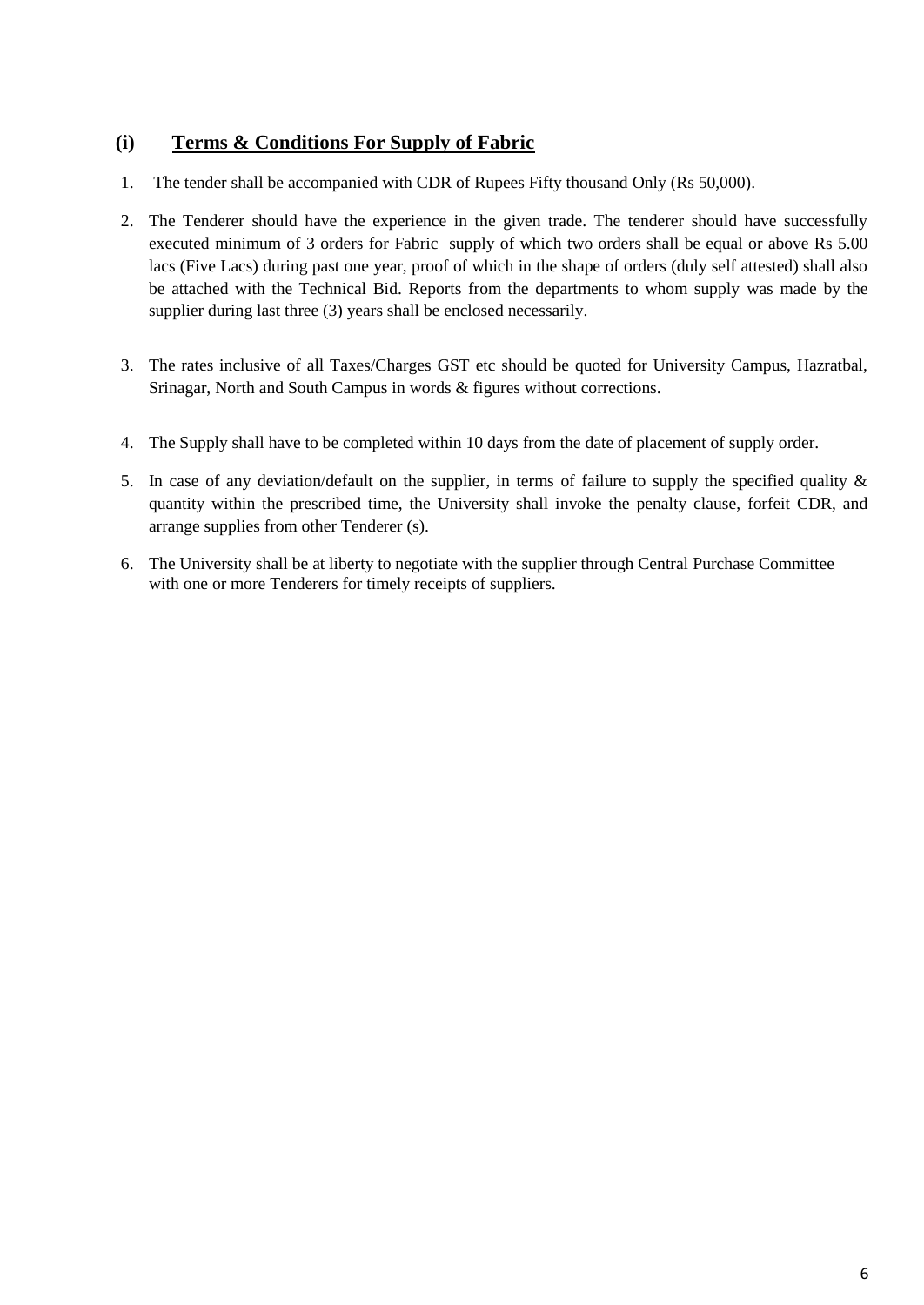# **(ii) Tender Application Form for supply of Fabric**

| 1.  |                                                                                                     |
|-----|-----------------------------------------------------------------------------------------------------|
| 2.  |                                                                                                     |
| 3.  |                                                                                                     |
| 4.  |                                                                                                     |
| 5.  |                                                                                                     |
| 6.  |                                                                                                     |
| 7.  |                                                                                                     |
| 8.  |                                                                                                     |
| 9.  |                                                                                                     |
| 10. |                                                                                                     |
| 11. | Whether firm is participating as Principal Manufacturer or Authorized                               |
| 12. | Details of any Government contracts executed during the last three years (attach separate sheet, if |
| 13. |                                                                                                     |
| 14. |                                                                                                     |
| 15. | Specifications of Fabric to be supplied are as under:-                                              |

## **Compliance Sheet**

| S.No. | Name of the<br><b>Item</b>    | <b>Specification</b>                      | Is the item to be<br>supplied as per the<br>specifications<br>as<br>mentioned<br>in<br><b>Annexure-A</b><br>(Yes or No) | Remarks, if<br>any. |
|-------|-------------------------------|-------------------------------------------|-------------------------------------------------------------------------------------------------------------------------|---------------------|
| 01.   | Fabric<br>(Winter<br>Uniform) | Worsted cloth 137-142 Cms.<br>Grey Colour |                                                                                                                         |                     |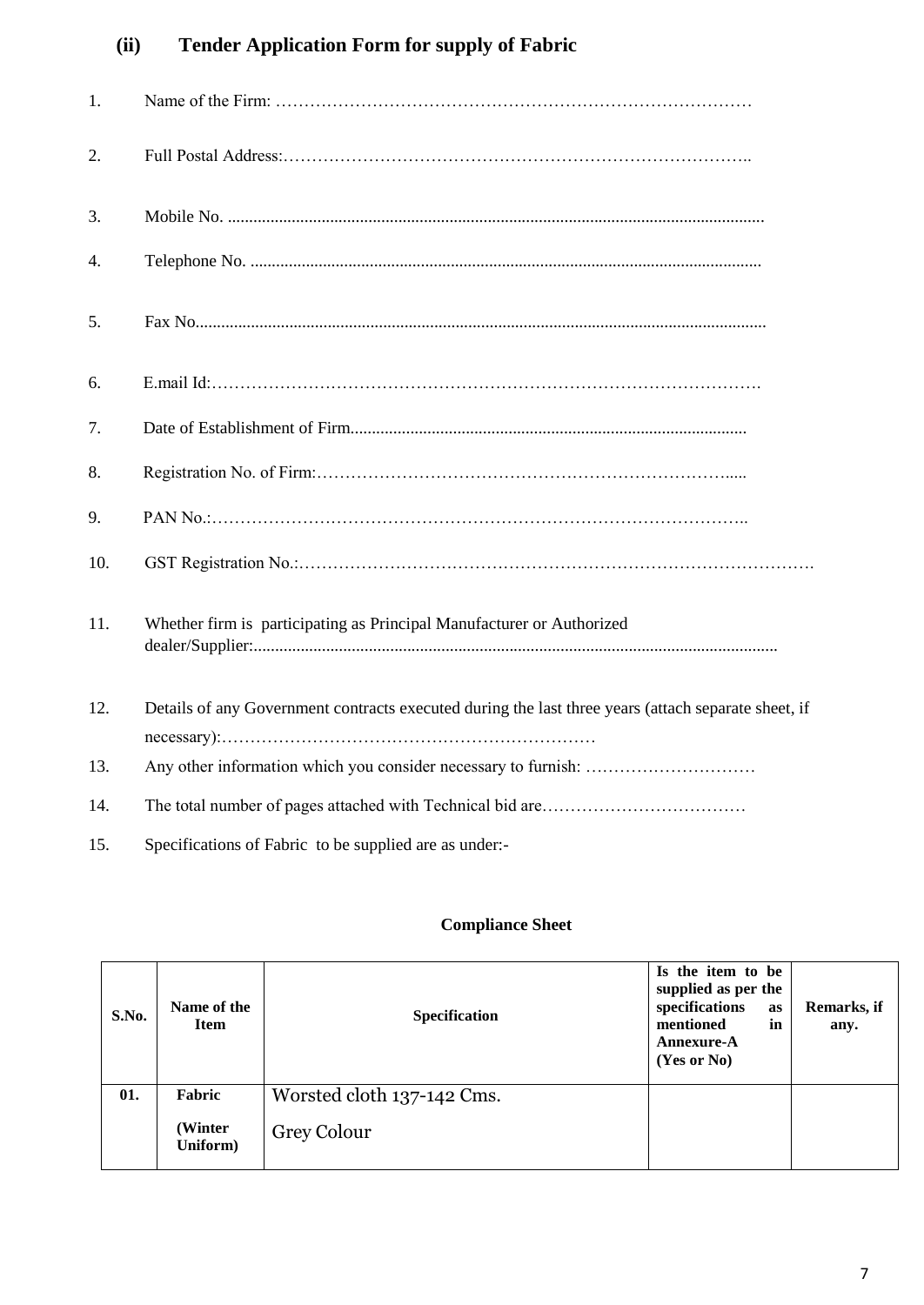# **Form for Financial Bid for Supply of Fabric (To be placed in Envelope – B)**

| S.No. | Name of the Item           | <b>Specification</b>                      | Rate to be<br>quoted in<br>words $\&$<br><b>figures</b> (Rates<br>quoted must be<br>inclusive of all<br>charges/taxes | <b>Institutional</b><br><b>Discount</b><br>Offered, if<br>any | Net price both<br>in (words $\&$<br>figures<br>inclusive of all<br>taxes For<br>university<br>store/campuses |
|-------|----------------------------|-------------------------------------------|-----------------------------------------------------------------------------------------------------------------------|---------------------------------------------------------------|--------------------------------------------------------------------------------------------------------------|
| 01.   | Fabric<br>(Winter Uniform) | Worsted cloth 137-142 Cms.<br>Grey Colour |                                                                                                                       |                                                               |                                                                                                              |

**The tenderer i.e. the undersigned has read & fully understood all the terms and conditions laid down by the University for the purpose which is completely acceptable to me/us/ our firm and mere submission of tender (both bids) by us shall not entitle us be considered for allotment of work order.**

**Signature\_\_\_\_\_\_\_\_\_\_\_\_\_\_\_\_\_\_\_\_\_\_\_\_\_\_\_\_\_\_\_\_\_\_\_**

Name of the firm

**Address \_\_\_\_\_\_\_\_\_\_\_\_\_\_\_\_\_\_\_\_\_\_\_\_\_\_\_\_\_\_\_\_\_\_\_**

**Ph./Cell\_\_\_\_\_\_\_\_\_\_\_\_\_\_\_\_\_\_\_\_\_\_\_\_\_\_\_\_\_\_\_\_\_\_\_**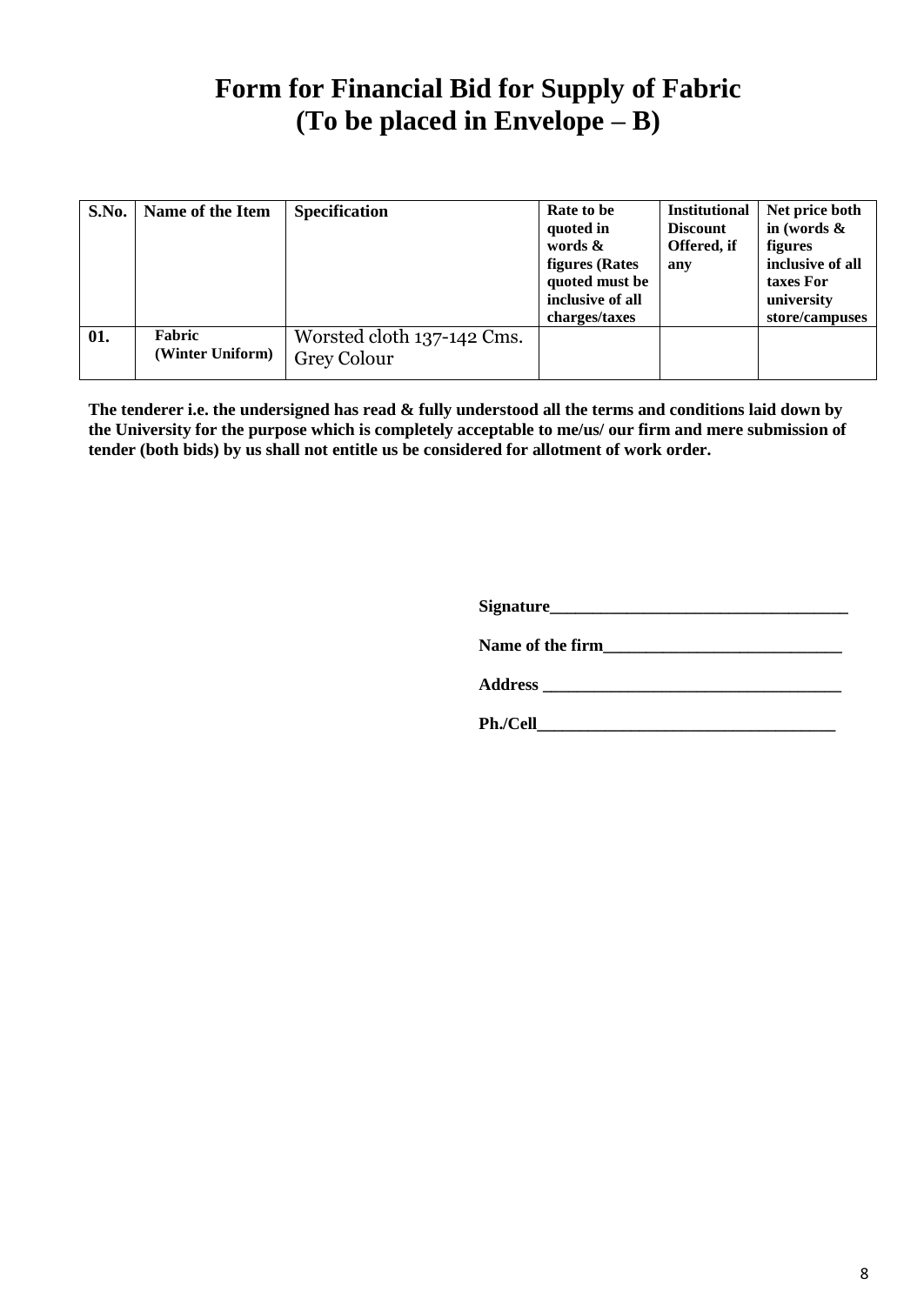### **UNDERTAKING**

- a) I the undersigned certify that I have gone through the terms and conditions mentioned in the tender document and undertake to comply with all the terms & conditions mentioned in the tender document.
- b) The rates quoted by me are valid and binding upon me for the entire period of contract. It is also certified that Item quoted is of Standard Quality.
- c) The earnest money of………………………has been deposited by me and is enclosed herewith vide CDR No……….………………….……dated………………drawn on bank…………………………………. Branch……………………...
- d) I hereby undertake to supply the items as per directions given in the tender document/supply order within stipulated period, if I qualify in the tendering process.
- e) I give the rights to University of Kashmir to forfeit the earnest money deposited by me if any delay occurs on my part or if I fail to comply to the terms & conditions mentioned in the tender document.
- f) There is no vigilance/CBI case or court case pending against my firm **nor** is my firm blacklisted by any agency/department.

Signature & Stamp of the tenderer (authorized person can only sign):-………………………………

Full Name & Address of Firm:………………………….…………………………………………….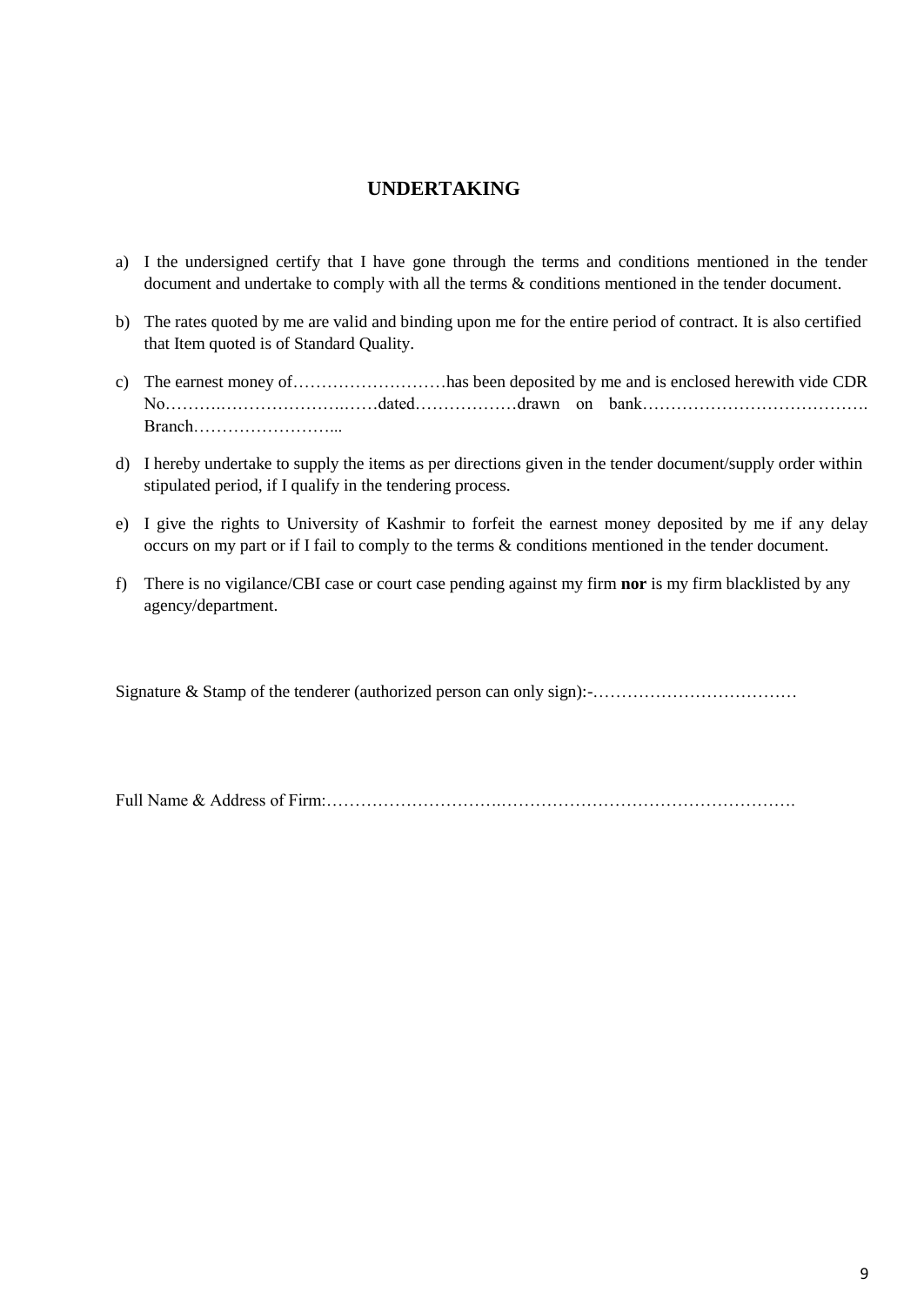### **Check List of Documents to be attached with Technical Bid. (To be placed in envelope-A)**

- 1. Cost of tender document amounting Rupees One thousand only.
- 2. EMD in the shape of CDR.
- 3. Attested copy of Registration certificate.
- 4. Attested copy of PAN card, GST Registration Certificate,
- 5. Attested copy of dealership certificate, if authorized dealer
- 6. All other documents as mentioned in the terms & conditions.

Note: Form for Financial bid is to be placed in Envelope -B

 $==0==$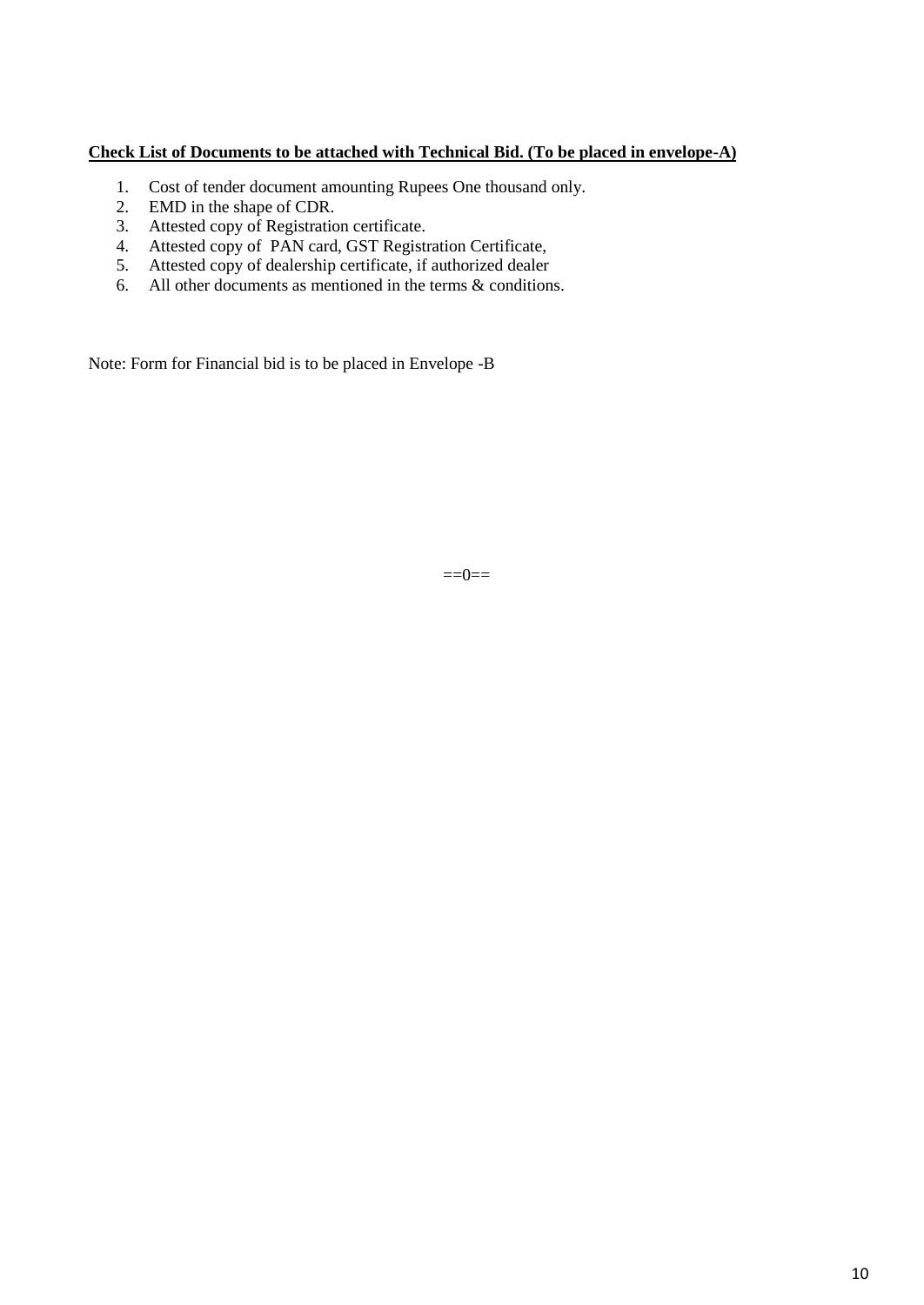

# **TENDER DOCUMENT**

# **FOR**

# **SUPPLY OF FABRIC FOR UNIFORM**

**Purchase Section**

**University of Kashmir**

**Hazratbal, Srinagar, J&K-190006**

-----------------------------------------------------------------------------------------------------------------

**Cost of Tender Document: Rs 1000/-**

Total Pages: 11